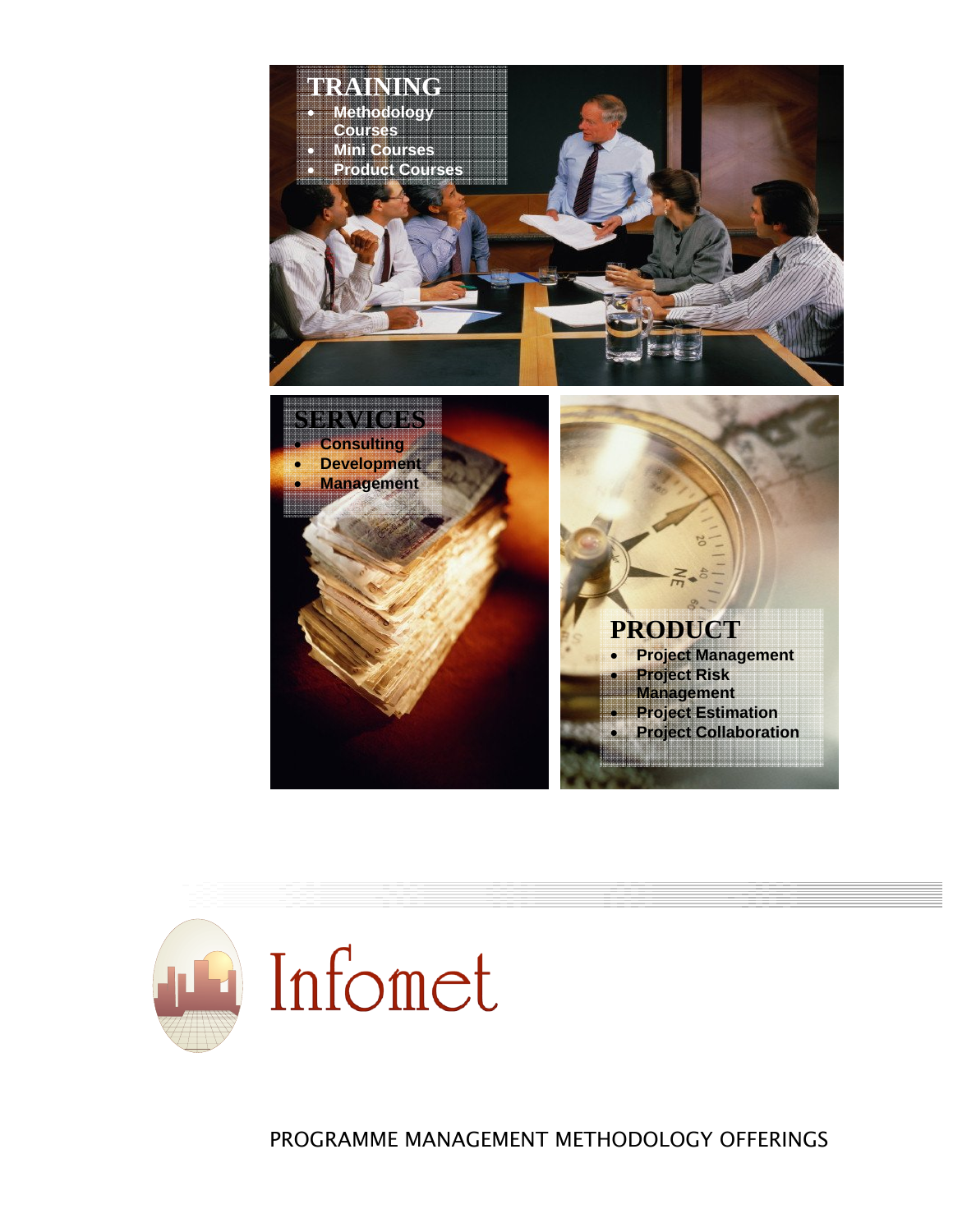

## PROGRAMME MANAGEMENT METHODOLOGY OFFERINGS

# SERVICES

| Consulting and Development Services |                                               |                    |  |  |  |
|-------------------------------------|-----------------------------------------------|--------------------|--|--|--|
| Code                                | <b>Description</b>                            | <b>Hourly Rate</b> |  |  |  |
| <b>MNAC</b>                         | MANAGEMENT NEEDS ANALYSIS CONSULTING          | R 850              |  |  |  |
| <b>PMMC</b>                         | PROGRAMME MANAGEMENT METHODOLOGY CONSULTING   | R 850              |  |  |  |
| <b>EPROGMC</b>                      | ENTERPRISE PROGRAMME MANAGEMENT CONSULTING    | R 850              |  |  |  |
| <b>EPROJMC</b>                      | ENTERPRISE PROJECT MANAGEMENT CONSULTING      | R 650              |  |  |  |
| <b>EPOC</b>                         | ENTERPRISE PROJECT OFFICE CONSULTING          | R 650              |  |  |  |
| <b>PMIC</b>                         | PROJECT METHODOLOGY IMPLEMENTATION CONSULTING | R 850              |  |  |  |
| <b>PRC</b>                          | PROJECT RESCUE CONSULTING                     | R 850              |  |  |  |
| <b>PRMC</b>                         | PROJECT RISK MANAGEMENT CONSULTING            | R 850              |  |  |  |
| <b>BPRC</b>                         | BUSINESS PROCESS REENGINEERING CONSULTING     | R 850              |  |  |  |
| <b>CMC</b>                          | CHANGE MANAGEMENT CONSULTING                  | R 850              |  |  |  |
| <b>BCC</b>                          | <b>BUSINESS CONTINUITY CONSULTING</b>         | R 850              |  |  |  |
| <b>GPPC</b>                         | <b>GLOBAL PROJECT PLANNING CONSULTING</b>     | R 650              |  |  |  |
| <b>DPPC</b>                         | DETAILED PROJECT PLANNING                     | R 650              |  |  |  |
| <b>PROGMC</b>                       | PROGRAMME MANAGEMENT CONSULTING               | R 650              |  |  |  |
| <b>PROJMC</b>                       | PROJECT MANAGEMENT CONSULTING                 | R 650              |  |  |  |
| <b>PAC</b>                          | PROJECT AUDITS CONSULTING                     | R 650              |  |  |  |

## PRODUCTS

| <b>Infomet Automated Tool Products</b> |                                         |                       |      |  |  |
|----------------------------------------|-----------------------------------------|-----------------------|------|--|--|
| Code                                   | <b>Description</b>                      | <b>Estimated Cost</b> | Time |  |  |
| <b>PMT</b>                             | PROJECT MANAGEMENT TOOLS                | R 150 000             |      |  |  |
| <b>RAT</b>                             | <b>RISK ASSESMENT TOOLS</b>             | R 50 000              |      |  |  |
| <b>PCT</b>                             | PROJECT COLLABORATION TOOLS (WEB BASED) | R 85 000              |      |  |  |
| PE                                     | PROJECT ESTIMATOR                       |                       |      |  |  |
| <b>PDM</b>                             | PROJECT DOCUMENT MANAGER                |                       |      |  |  |
| <b>PLCC</b>                            | PROJECT LIFE CYCLE CONFIGURATOR         |                       |      |  |  |
| PTG                                    | PROJECT TASK GENERATOR                  |                       |      |  |  |
| <b>PTBM</b>                            | PROJECT TASK & BILLING MANAGER          |                       |      |  |  |
| <b>PWSM</b>                            | PROJECT WORK SESSION MANAGER            |                       |      |  |  |
| <b>PQAM</b>                            | PROJECT QA MANAGER                      |                       |      |  |  |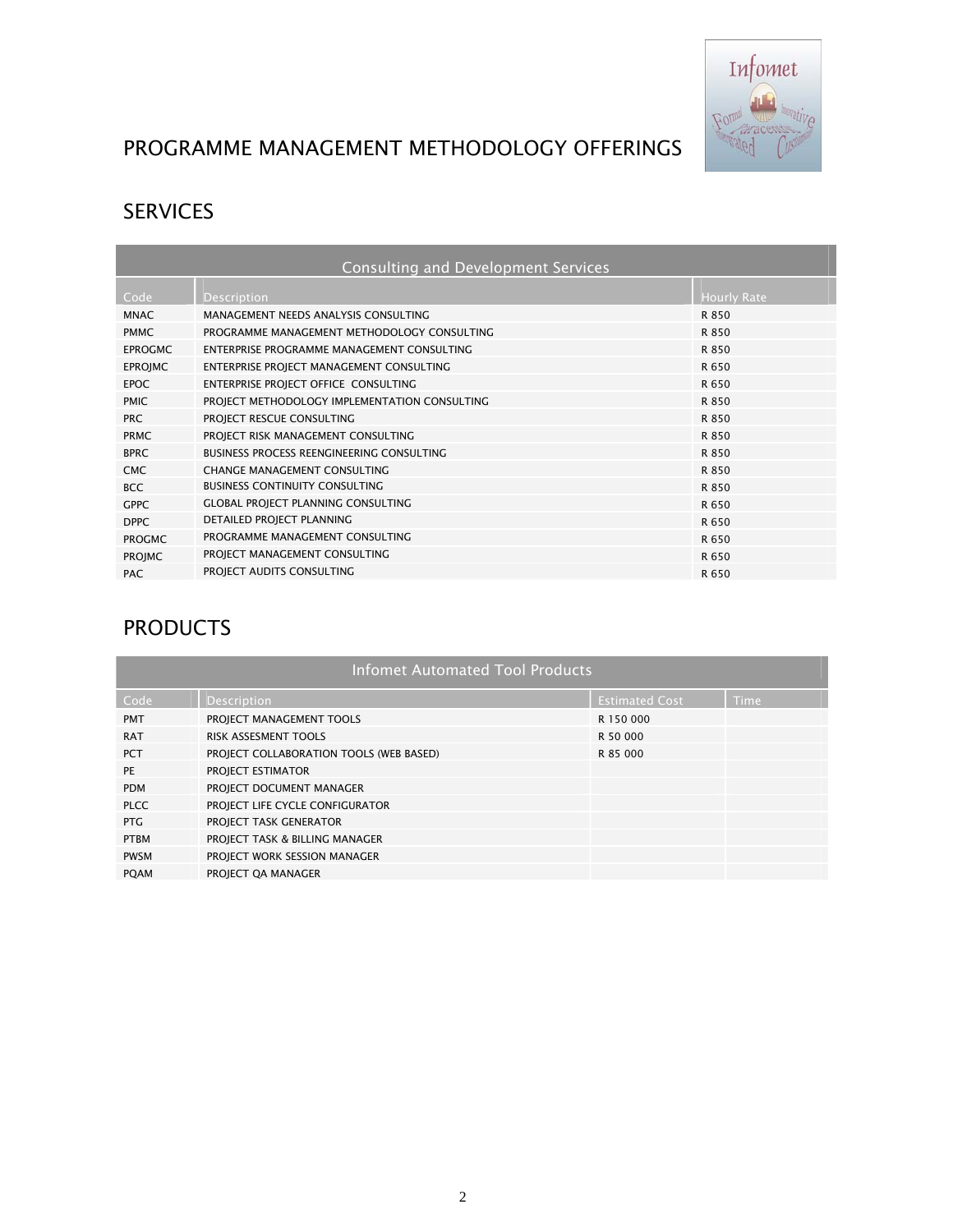### TRAINING

l

| <b>Product Courses</b>                                                   |                          |         |                 |  |  |
|--------------------------------------------------------------------------|--------------------------|---------|-----------------|--|--|
| Code                                                                     | Description              | Price   | <b>Duration</b> |  |  |
| PC-PMT                                                                   | PROJECT MANAGEMENT TOOLS | R4 400  | 2 DAYS          |  |  |
| $PC-RA$                                                                  | <b>RISK ASSESSMENT</b>   | R 4 400 | 2 DAYS          |  |  |
| $PC-PC$                                                                  | PROJECT COLLABORATION    | R 4 400 | 2 DAYS          |  |  |
|                                                                          |                          |         |                 |  |  |
| <b>Mathematical contracts</b> $\mathcal{L}$ is a second of $\mathcal{L}$ |                          |         |                 |  |  |

| <b>INCLITUATION COMPTS</b> |                                                                                     |         |              |  |  |
|----------------------------|-------------------------------------------------------------------------------------|---------|--------------|--|--|
| Code                       | <b>Description</b>                                                                  | Price   | Duration     |  |  |
| <b>PMEB</b>                | INFOMET EXCUTIVE OVERVIEW OF BUSINESS AND INFORMATION SYSTEMS<br><b>ENGINEERING</b> | R 4 000 | 0.5 DAY      |  |  |
| IF                         | INFOMET FRAMEWORK (INDEX TO INFOMET)                                                | R 3050  | 1 DAY        |  |  |
| <b>IPROGM</b>              | <b>INFOMET PROGRAMME MANAGEMENT</b>                                                 | R 6 500 | 3 DAYS       |  |  |
| <b>IPROIM</b>              | <b>INFOMET PROJECT MANAGEMENT</b>                                                   | R6 500  | 5 DAYS       |  |  |
| <b>WSM</b>                 | <b>WORK SESSION MANAGEMENT</b>                                                      | R6 500  | $1 - 3$ DAYS |  |  |
| <b>UPM</b>                 | <b>INFOMET USER MANAGEMENT</b>                                                      | R4 750  | $1 - 2$ DAYS |  |  |
| <b>CM</b>                  | <b>CHANGE MANAGEMENT</b>                                                            | R 4 750 | 2 DAYS       |  |  |
| <b>BCP</b>                 | <b>BUSINESS CONTINUITY PLANNING</b>                                                 | R 4 750 | 2 DAYS       |  |  |
| <b>EPR</b>                 | <b>ENTERPRISE PROJECT RESCUES</b>                                                   | R 6 500 | $1 - 3$ DAYS |  |  |

|               | <b>Mini Courses</b>                                                     |                    |              |          |  |  |  |
|---------------|-------------------------------------------------------------------------|--------------------|--------------|----------|--|--|--|
| Code          | <b>Description</b>                                                      | Level <sup>1</sup> | <b>Price</b> | Duration |  |  |  |
| <b>CPA</b>    | <b>COMPILING PROJECT AUDITS</b>                                         | S                  | R 2 5 5 0    | 1 DAY    |  |  |  |
| <b>DA</b>     | <b>DEPENDECY ANALYSIS</b>                                               | S                  | R 2 5 5 0    | 1 DAY    |  |  |  |
| <b>MF</b>     | METHODOLOGY FUNCTIONS                                                   | S/A/R              | R 2 5 5 0    | 1 DAY    |  |  |  |
| <b>PROJES</b> | PROJECT ESTIMATION - STATISTICAL                                        | S/R                | R 2 550      | 1 DAY    |  |  |  |
| <b>PEFPA</b>  | PROJECT ESTIMATION - FUNCTION POINT ANALYSIS                            | S                  | R 2 550      | 1 DAY    |  |  |  |
| <b>PB</b>     | PROIECT BUDGETING                                                       | <sub>S</sub>       | R 2 550      | 1 DAY    |  |  |  |
| <b>PLCC</b>   | PROJECT LIFE CYCLE CONFIGURATION                                        | S                  | R 2 550      | 1 DAY    |  |  |  |
| <b>PTM</b>    | PROJECT TASK MANAGEMENT (PERT/GANT, WORK BREAKDOWN<br><b>STRUCTURE)</b> | S                  | R 2 550      | 1 DAY    |  |  |  |
| <b>PTP</b>    | PROJECT TASK PRIORITISATION                                             | S                  | R 2 5 5 0    | 1 DAY    |  |  |  |
| <b>PPT</b>    | PROJECT PROGRESS TRACKING                                               | S                  | R 2 550      | 1 DAY    |  |  |  |
| <b>RBP</b>    | RESOURCING AND BALANCING PROJECTS                                       | S                  | R 2 5 5 0    | 1 DAY    |  |  |  |
| <b>DMS</b>    | DETERMINING AND MAPPING SKILLS                                          | S                  | R 2 550      | 1 DAY    |  |  |  |
| <b>PROGM</b>  | PROGRAMME MANAGEMENT                                                    | S                  | R 2 550      | 1 DAY    |  |  |  |
| PROJM         | PROJECT MANAGEMENT                                                      | S                  | R 2 5 5 0    | 1 DAY    |  |  |  |
| <b>ADM</b>    | APPLICATION DEVELOPMENT MANAGEMENT                                      | S                  | R 2 550      | 1 DAY    |  |  |  |
| <b>PR</b>     | PROJECT RESCUES                                                         | S                  | R 2 5 5 0    | 1 DAY    |  |  |  |
| PO.           | PROJECT OFFICE                                                          | S                  | R 2 550      | 1 DAY    |  |  |  |
| JPM           | JOINT PROJECT MANAGEMENT                                                | S                  | R 2 5 5 0    | 1 DAY    |  |  |  |
| <b>CM</b>     | <b>CHANGE MANAGEMENT</b>                                                | S                  | R 2 5 5 0    | 1 DAY    |  |  |  |
| PES           | PACKAGE EVALUATION AND SELECTION                                        | S/R                | R 2 5 5 0    | 1 DAY    |  |  |  |
| <b>WSF</b>    | <b>WORK SESSION FACILITATION</b>                                        | S/R                | R 2 550      | 1 DAY    |  |  |  |

| Volume based discount table $2$ |     |      |      |     |             |  |
|---------------------------------|-----|------|------|-----|-------------|--|
| Number of People                | 612 | 1318 | 1922 | >26 | <b>SITE</b> |  |
| Discount %                      | 5 % | 10%  | 15%  | 25% | 35%         |  |

 $^1$  Specifically state the level when booking as either S=Standard, A=Advanced, R=Refresher, when options are given.

<sup>2</sup> Discount is only available on certain standard courses, and discount is given at the discretion of Infomet